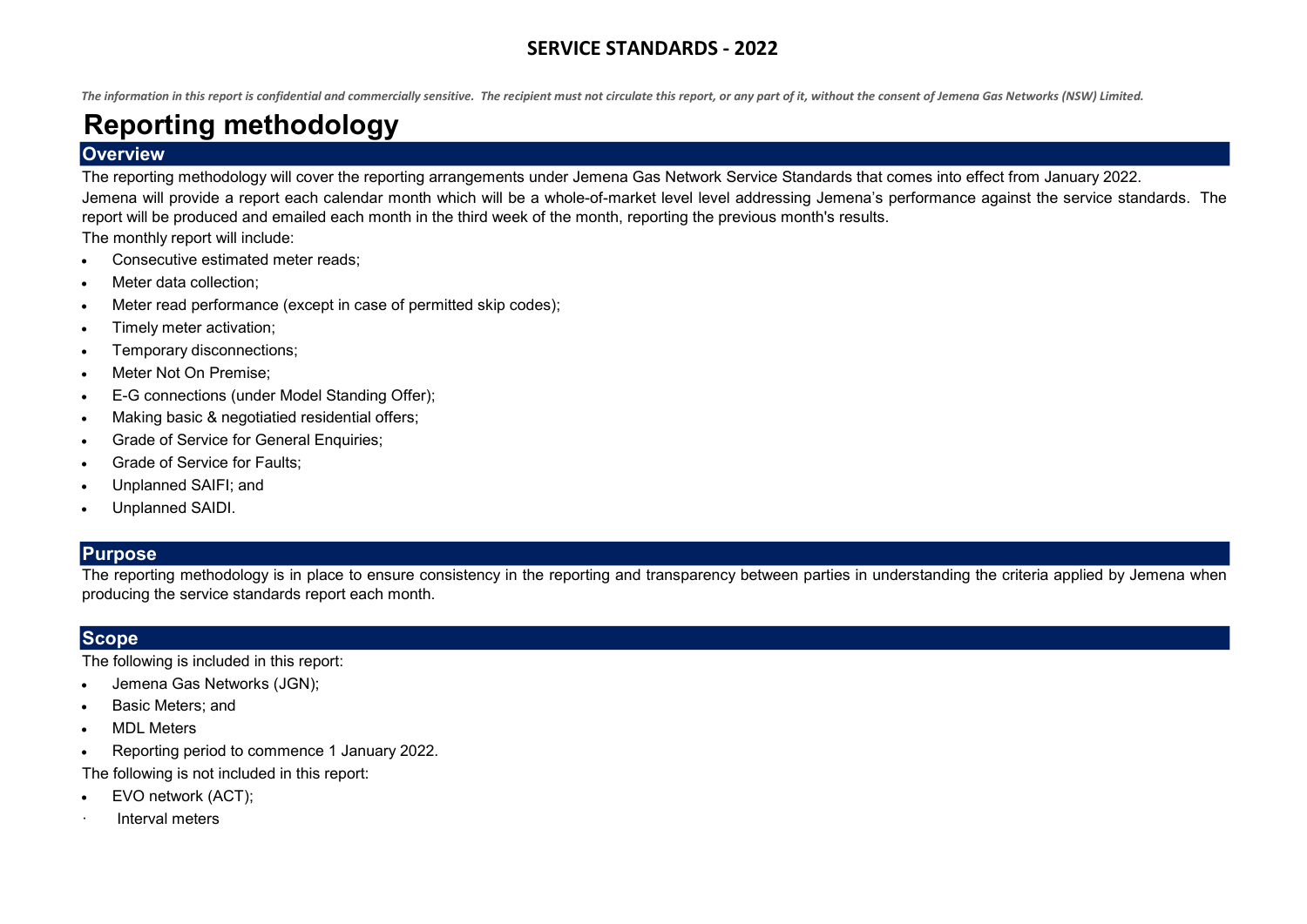# Reporting methodology

### Reporting Criteria

The following criteria will be applied to report against each category of the Gas Service Standards.

#### Consecutive estimated meter reads

Criteria are as follows:

- Business days does not include weekends and NSW gazetted public holidays.
- The percentage of JGN customers who receive more than 2 cyclic meter read estimates consecutively in a 12 month period.
- The customer reads and special reads are not considered. The report is based on cyclic reads.

#### Meter data delivery

Criteria are as follows:

- Business days does not include weekends and NSW gazetted public holidays.
- The volume of meter reads collected and delivered to the market within compliant timeframes as per the Retail Market Procedures:
	- For non-daily metered delivery points with meters read monthly 31 days plus or minus 2 business days of the scheduled read date;
	- For non-daily metered delivery points with meters read quarterly 91 days plus or minus 2 business days of the scheduled read date.

 Meter data is delivered by 5.00pm on the 2nd business day after the day on which a gas meter was read or by 5.00pm on the 5th business day on which a hot water meter was read.

#### Meter read performance (except in case of permitted skip codes)

- Business days does not include weekends and NSW gazetted public holidays.
- The volume of estimated reads collected over the total reads collected in a given month.
- The following SKIP codes are excluded from this calculation: Access Overgrown, Gate Locked, Key Required, Locked & No Answer, Meter Obstructed, Refused Access, Savage Dog and Unsafe Acccess.
- Validation of meter reading is in accordance with an approved methodology.
- The approved estimation methodology is applied to all skipped meters.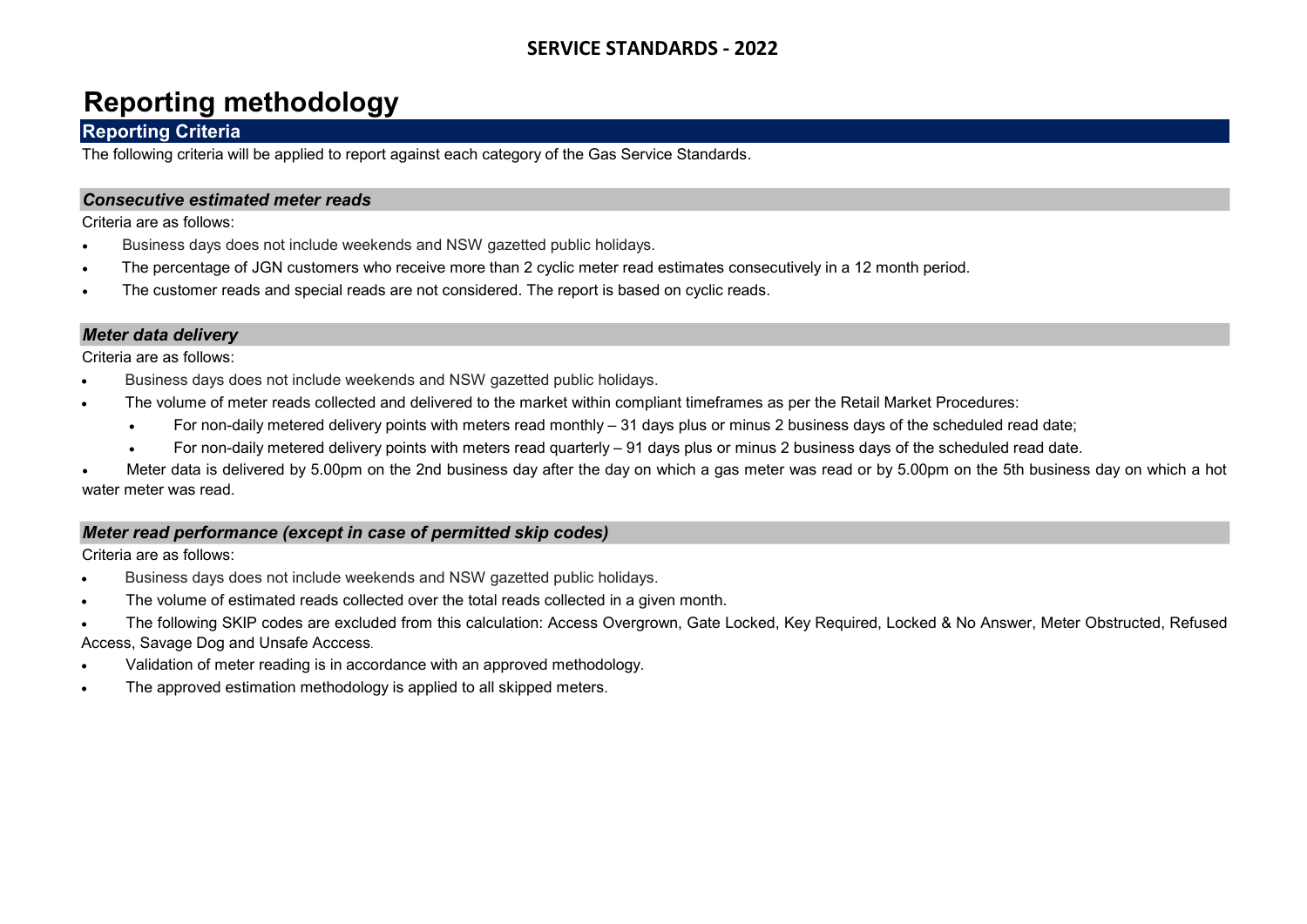# Reporting methodology

## Reporting Criteria

#### Timely meter activation

Criteria are as follows:

- Business days does not include weekends and NSW gazetted public holidays.
- Report is monthly based on finalisation date.
- Compliant activation is 5BD from device installation date to finalisation date.
- Percentage of compliant to total activated within given month.
- Compliance is only based on BAU orders, any orders completed due to outside factors such as installed meters found in field but not activated are excluded.

#### Reconnection Timeliness

Criteria are as follows:

- Only includes reconnection orders for both normal and expedited.
- Business days does not include weekends and NSW gazetted public holidays.
- Compliance is based on number of network days between "Customer Preferred Date (CPD)" and "Job Completion Date (JCD)", i.e. The date the job was completed in the field and not the date the service order is closed out in Jemena's SAP system.
- Any reconnection orders with no CPD are substituted to reflect Dispatch Date.
- Jobs are counted in the calculation only upon completion in the field, open jobs are not counted until completed in field; and
	- Compliance = CPD  $\leq$ 5 business days from JCD and Non-Compliance = CPD  $>$  5 business days from JCD.

#### Temporary disconnections

- Only includes temporary disconnection orders.
- Business days does not include a Friday (protected period), weekends and NSW gazetted public holidays.
- Compliance is based on number of network days between "Customer Preferred Date (CPD)" and "Job Completion Date (JCD)", i.e. is the date the job was completed in the field and not the date the service order is closed out in Jemena's SAP system.
- Jobs are counted in the calculation only upon completion in the field, open jobs are not counted until completed in field.
- Any temporary disconnection orders cancelled by Jemena due to meter removed are not included in the numbers.
- Any temporary disconnection orders that have been cancelled by the Origin.
- Compliance = CPD ≤5 business days from JCD and Non-Compliance = CPD > 5 business days from JCD.
- Any temporary disconnection orders with no CPD are excluded from the calculation.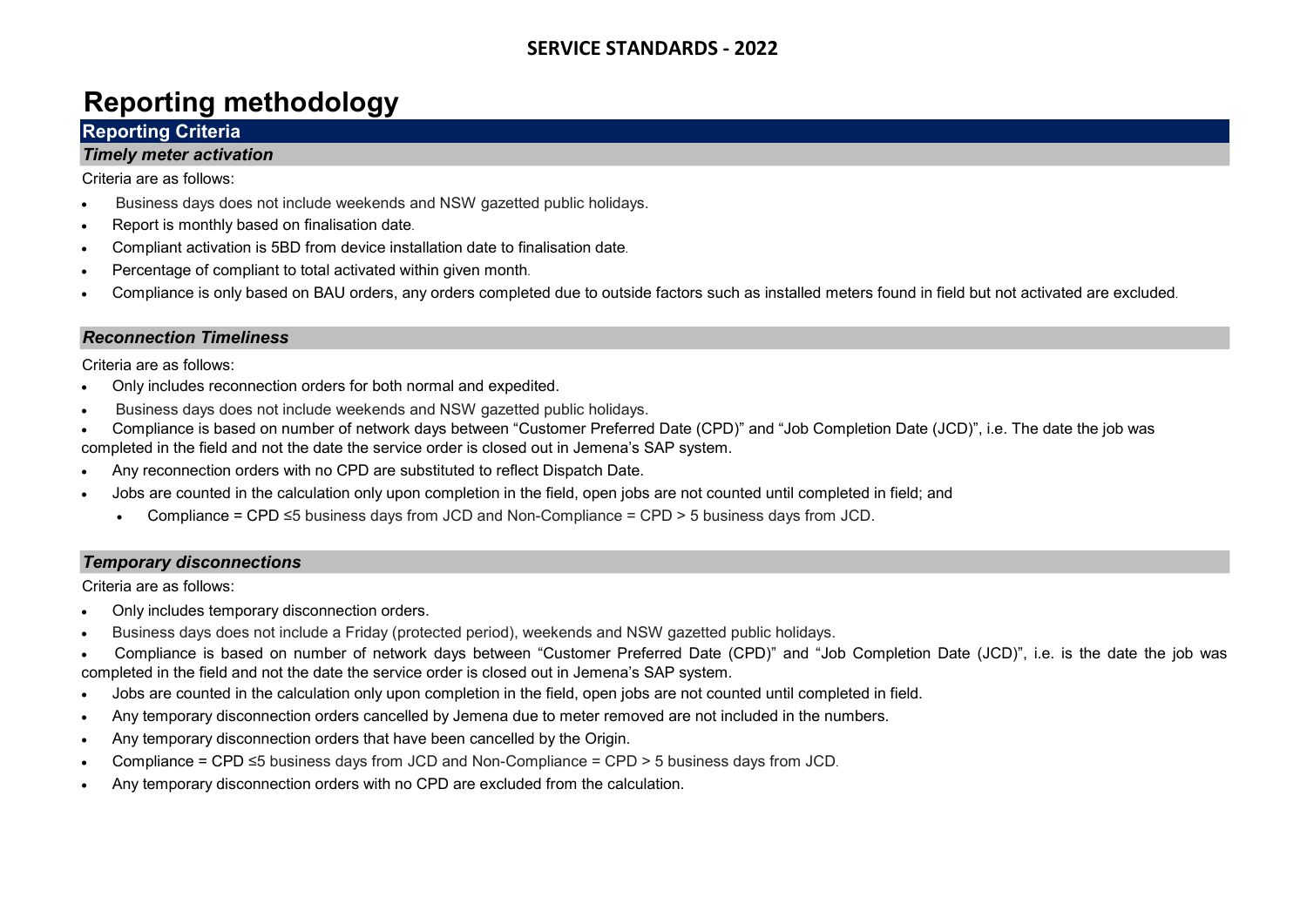# Reporting methodology

# Reporting Criteria

#### Meter Not On Premise

Criteria are as follows:

- Data where Meter Read has been returned with a Skip code 01. Service order 524 is auto-generated, report captures all 524 service orders.
- Business days does not include weekends and NSW gazetted public holidays.
- Reported volumes are based on investigations due per month agreed target first response date. This will include all sites which are past the 45 BD regardless of it having an open or closed status.
- Open investigations that are not yet due, are not included in the numbers reported.
- Each month, the number of cases that have become non-compliant during that reporting period will be reported. If a case remains outstanding beyond that, further updates will be provided in the comment field until the investigation is closed.
- Note: Outcomes of all investigations are available upon request.

### E-G connections (under Model Standing Offer)

Criteria are as follows:

- Business days does not include weekends and NSW gazetted public holidays.
- Only includes E-G service orders (issue code 90E).
- Report is based off finalised date not physical completion date.
- Basic Connections to be completed within 20BD from creation to Physcial Completion date.
- Service provider to provide reason for delay if over 20BD.
- Acceptable reason for delay is allowed if the completion timeframe is beyond 20BD.

#### Making basic & negotiatied residential offers

- Business days does not include weekends and NSW gazetted public holidays.
- Basic Offer is 5BD from application submission.
- Negotiated Offer is 45BD from initial application assessment.
- Percentage is based off both types added together compliant from total number of applications.